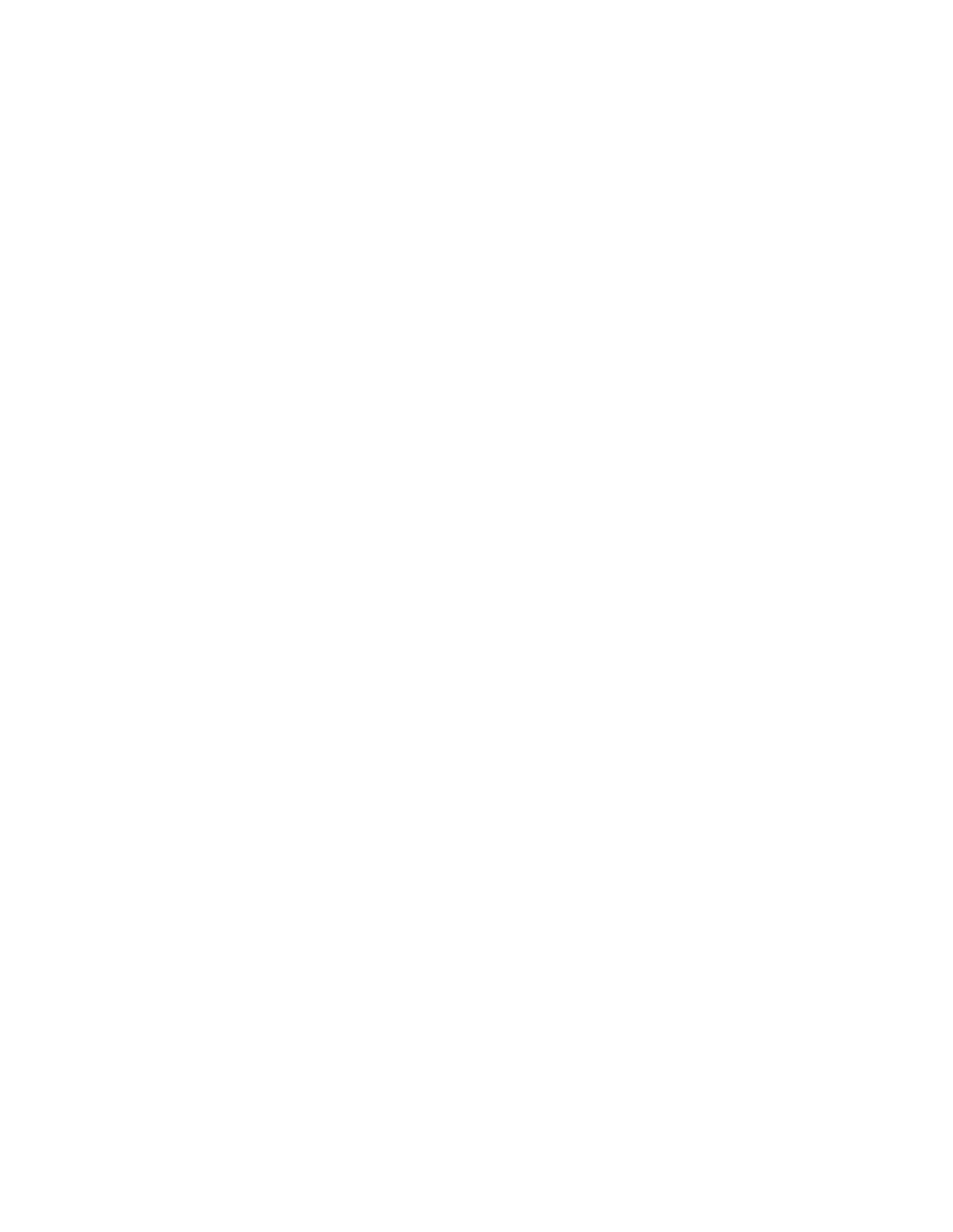#### **JIM LAW INVITATIONAL QUALIFYING STANDARDS Events offered: (In meters except where indicated)**

|                           | 8                         | Under       | 9            | 10                        | 11           | 12          | 13                        | 14                | 15                | 16                | 17                | 18              |
|---------------------------|---------------------------|-------------|--------------|---------------------------|--------------|-------------|---------------------------|-------------------|-------------------|-------------------|-------------------|-----------------|
|                           | <b>Girls</b>              | <b>Boys</b> | <b>Girls</b> | <b>Boys</b>               | <b>Girls</b> | <b>Boys</b> | <b>Girls</b>              | <b>Boys</b>       | <b>Girls</b>      | <b>Boys</b>       | <b>Girls</b>      | <b>Boys</b>     |
| 100                       | 17.0                      | 16.5        | 15.0         | 14.8                      | 14.0         | 13.5        | 13.1                      | 12.2              | 12.9              | 11.5              | 12.5              | 11.3            |
| 200                       | 34.5                      | 34.0        | 31.5         | 31.0                      | 29.0         | 28.5        | 28.2                      | 25.0              | 27.5              | 23.0              | 26.5              | 22.5            |
| 400                       | 85.0                      | 80.0        | 72.0         | 70.0                      | 68.0         | 65.0        | 64.0                      | 57.0              | 62.0              | 53.0              | 61.0              | 52.0            |
| 800                       | 3:08                      | 3:08        | 3:00         | 2:49                      | 2:49         | 2:33        | 2:38                      | 2:20              | 2:34              | 2:08              | 2:30              | 2:02            |
| 1500                      | X                         | X           | 6:15         | 5:45                      | 5:45         | 5:25        | 5:30                      | 4:58              | 5:20              | 4:40              | 5:15              | 4:20            |
| 3000                      | $\mathbf X$               | $\mathbf X$ | $\mathbf X$  | $\boldsymbol{\mathrm{X}}$ | X            | $\mathbf X$ | 12:00                     | 10:40             | 11:40             | 10:50             | 11:30             | 9:50            |
|                           | X                         | X           | X            | X                         | 18.0         | 16.0        | 17.0                      | 16.5              | 16.5              | 16.0              | 15.8              | 15.2            |
| <b>High</b>               |                           |             |              |                           |              |             |                           |                   |                   | 110/39"           | 100/33"           |                 |
| <b>Hurdles</b>            |                           |             |              |                           | 80/30"       | 80/30"      | 100/30"                   | 100/33"           | 100/33"<br>75.0   | 62.0              | 72.0              | 110/39"<br>59.0 |
| <b>Inter</b>              | X                         | X           | X            | X                         | X            | X           | 33.0                      | 31.0              | 52.0(300H)        | 41.5(300H)        | 52.0(300H)        | 41.5(300H)      |
| <b>Hurdles</b>            |                           |             |              |                           |              |             | 200/30"                   | 200/30"           | 400/30"           | 400/36            | 400/30"           | 400/36"         |
| 4x100                     | 68.0                      | 68.0        | 63.0         | 62.0                      | 56.0         | 55.0        | 53.0                      | 51.0              | 51.0              | 46.0              | 50.0              | 48.0            |
| 4x400                     | $\boldsymbol{\mathrm{X}}$ | X           | 5:40         | 5:20                      | 4:45         | 4:35        | 4:30                      | 4:15              | 4:20              | 3:50              | 4:15              | 3:40            |
| 4/800***                  | X                         | $\mathbf X$ | X            | X                         | X            | X           | 10:50                     | 9:40              | X                 | X                 | 10:20             | 8:30            |
| $LI^*$                    | 8'0'                      | 9'0''       | 10'0''       | 12'0''                    | 13'0''       | 14'5''      | 15'0''                    | 17'0''            | 16'0''            | 19'0''            | 17'0''            | 20'10''         |
| $TI**$                    | X                         | X           | X            | X                         | X            | X           | 28'0''                    | 33'0''            | 32'0''            | 40'0''            | 36'0''            | 44'0''          |
| $HJ^*$                    | X                         | X           | 3'2''        | 3'4'                      | 3'6''        | 4'2''       | 4'4''                     | 4'6''             | 4'7''             | 5'9'              | 4'8''             | 6'0''           |
|                           | 14'0''                    | 15'0''      | 18'0''       | 19'0''                    | 23'0''       | 26'0''      | 30'0''                    | 36'0''            | 30'0''            | 38'0''            | 33'0''            | 43'0"           |
| Shot Put**                | 6lbs                      | 6lbs        | 6lbs         | 6lbs                      | 6lbs         | 6lbs        | 6lbs                      | 4 <sub>kg</sub>   | 4 <sub>kg</sub>   | 12lbs             | 4 <sub>kg</sub>   | 12lbs           |
| Discus**                  | X                         | $\mathbf X$ | $\mathbf X$  | X                         | 60'0''       | 80'0''      | 69'0''                    | 109'0"            | 89'0''            | 115'0''           | 99'0''            | 127'0''         |
|                           |                           |             |              |                           | 1kg.         | 1kg.        | 1kg.                      | 1kg.              | 1kg.              | 1.6kg             | 1kg               | 1.6kg.          |
| <b>Pole Vault</b>         | X                         | $\mathbf X$ | $\mathbf X$  | $\mathbf X$               | X            | X           | $\boldsymbol{\mathrm{X}}$ | $\mathbf X$       | 8'0''             | 10'0''            | 8'0''             | 10'6''          |
| <b>Turbo</b><br>Javelin** | 15'0''                    | 20'0''      | 30'0''       | 40'0''                    | X            | X           | X                         | X                 | X                 | X                 | X                 | X               |
|                           | 300g                      | 300g        | 300g         | 300g                      |              |             |                           |                   |                   |                   |                   |                 |
| Aero<br>Javelin**         | X                         | X           | X            | X                         | 40'0''       | 50'0"       | X                         | X                 | X                 | X                 | X                 | X               |
|                           |                           |             |              |                           | 450g         | 450g        |                           |                   |                   |                   |                   |                 |
| Javelin**                 | X                         | X           | X            | X                         | X            | X           | 60'0''                    | 80'0''            | 80'0''            | 110'0''           | 90'0''            | 130'0"          |
|                           |                           |             |              |                           |              |             | 600 <sub>gr</sub>         | 800 <sub>gr</sub> | 600 <sub>gr</sub> | 800 <sub>gr</sub> | 600 <sub>gr</sub> | 800gr           |

X – EVENT NOT OFFERED IN AGE DIVISION<br>\* – STARTING HEIGHT IN HIGH JUMP WILL BE 2" BELOW QUALIFYING STANDARD<br>\*\* – DISTANCES I FOOT OR MORE BELOW QUALIFYING STANDARDS WILL NOT BE MEASURED<br>\*\*\* THE 4x800 METER RELAY WILL BE RU